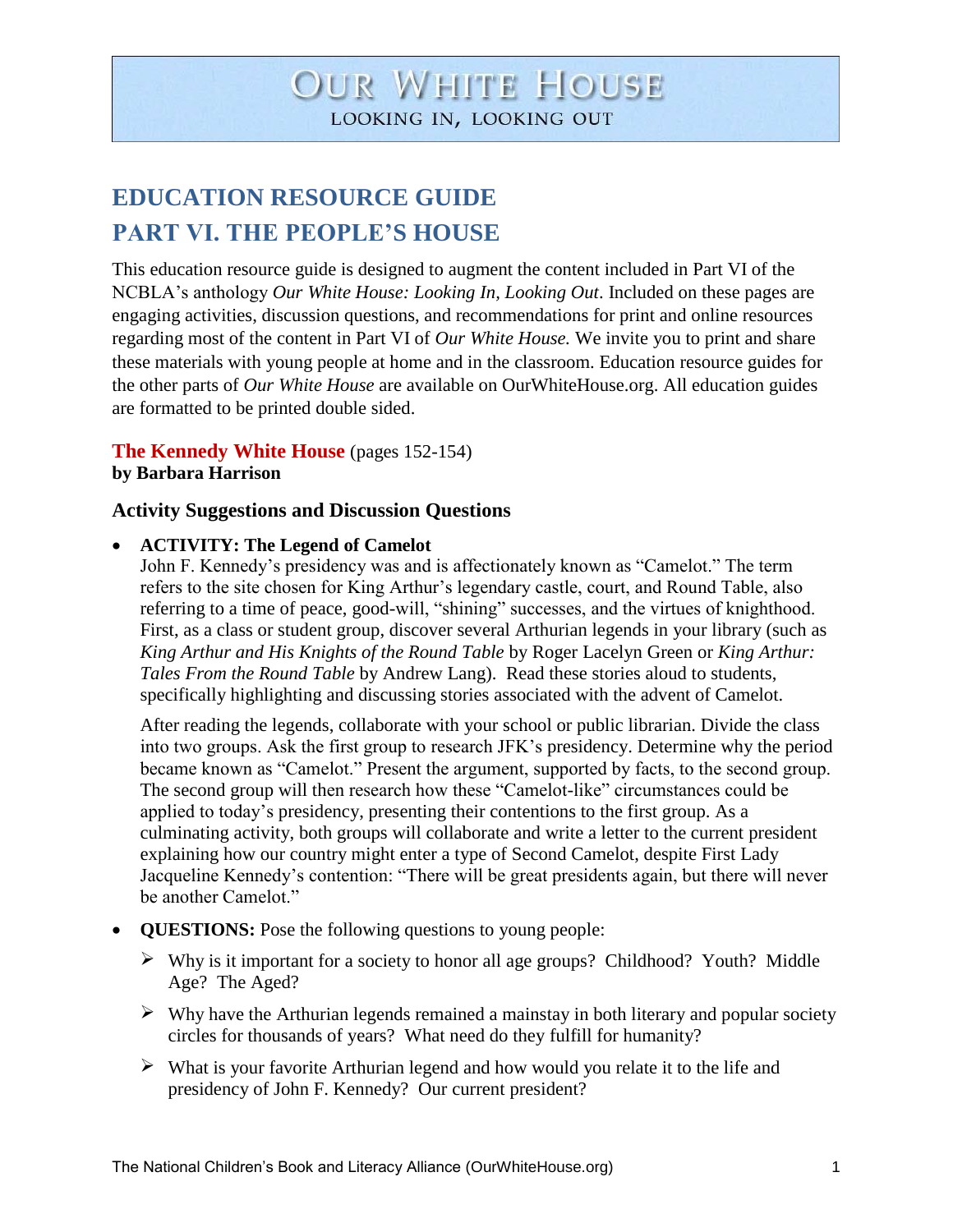# **Read and Learn MORE**

Relive the "magic" of John F. Kennedy's presidency by reading the following articles and viewing the illustrations in *Our White House: Looking In, Looking Out:* 

- Check out Steve Johnson and Lou Fancher's endearing illustration of the Kennedy children on pages 150-151.
- Re-live the moment when Kennedy first thought of America reaching the moon in Joe Cepeda's illustration on page 155.
- Read how the legend of Camelot began (the Kennedy Camelot, that is) in the article "Jackie [Started the Legend of JFK 'Camelot.'"](http://www.wsj.com/articles/SB10001424052702304791704579212040151427918)
- Follow a [timeline](http://whd.jfklibrary.org/Timeline/) of JFK's presidency on the JFK Library's website.
- Discover the [view from President Kennedy's desk](http://microsites.jfklibrary.org/presidentsdesk/) on the JFK Library's website.

## **The White House, the Moon, and a Coal Miner's Son** (pages 154-156) **by Homer Hickam, illustrated by Joe Cepeda**

## **Activity Suggestions and Discussion Questions**

## **ACTIVITY:** *Rocket Boys* **and** *October Sky*

Did you know Homer Hickam wrote a whole book about his quest as a budding scientist within the "coalfields of West Virginia?" It is entitled *Rocket Boys*, also picked up by Hollywood and turned into a movie called *October Sky*. Encourage students to read about Homer Hickam's inspiration for writing the book on his website [HomerHickam.com.](http://homerhickam.com/project/rocket-boys/)

If time allows, have students read the book and watch the movie as an ELA activity. You can find helpful information for teachers at these links:

- *Rocket Boys* [Discussion Questions](http://homerhickam.com/rocket-boys-discussion-questions/)
- [Random House Teacher's Guide](http://www.randomhouse.com/highschool/catalog/display.pperl?isbn=9780440235507&view=tg)
- [Teach with Movies Lesson Plan for](http://www.teachwithmovies.org/guides/october-sky.html) *October Sky*

Then, have students research the space race during the 60s and 70s. You might want to refer them to the following links: "The Space Race" on DK [findout!](http://www.dkfindout.com/us/space/space-race/) and ["The Space Race" on](http://www.history.com/topics/space-race)  [History.com.](http://www.history.com/topics/space-race)

After delving into both materials, discuss as a class how both coal mining and the space race were, in the long run, "temporary" projects that became outdated. Ask students the following:

- $\triangleright$  How could the intelligent people involved with both projects have circumvented these steps in our history to think more about renewable energy, as well as reliable and fast onground transportation (such as high-speed trains), that do not impact the environment so drastically?
- $\triangleright$  How can humanity as a whole develop a broader perspective rather than a more immediate view?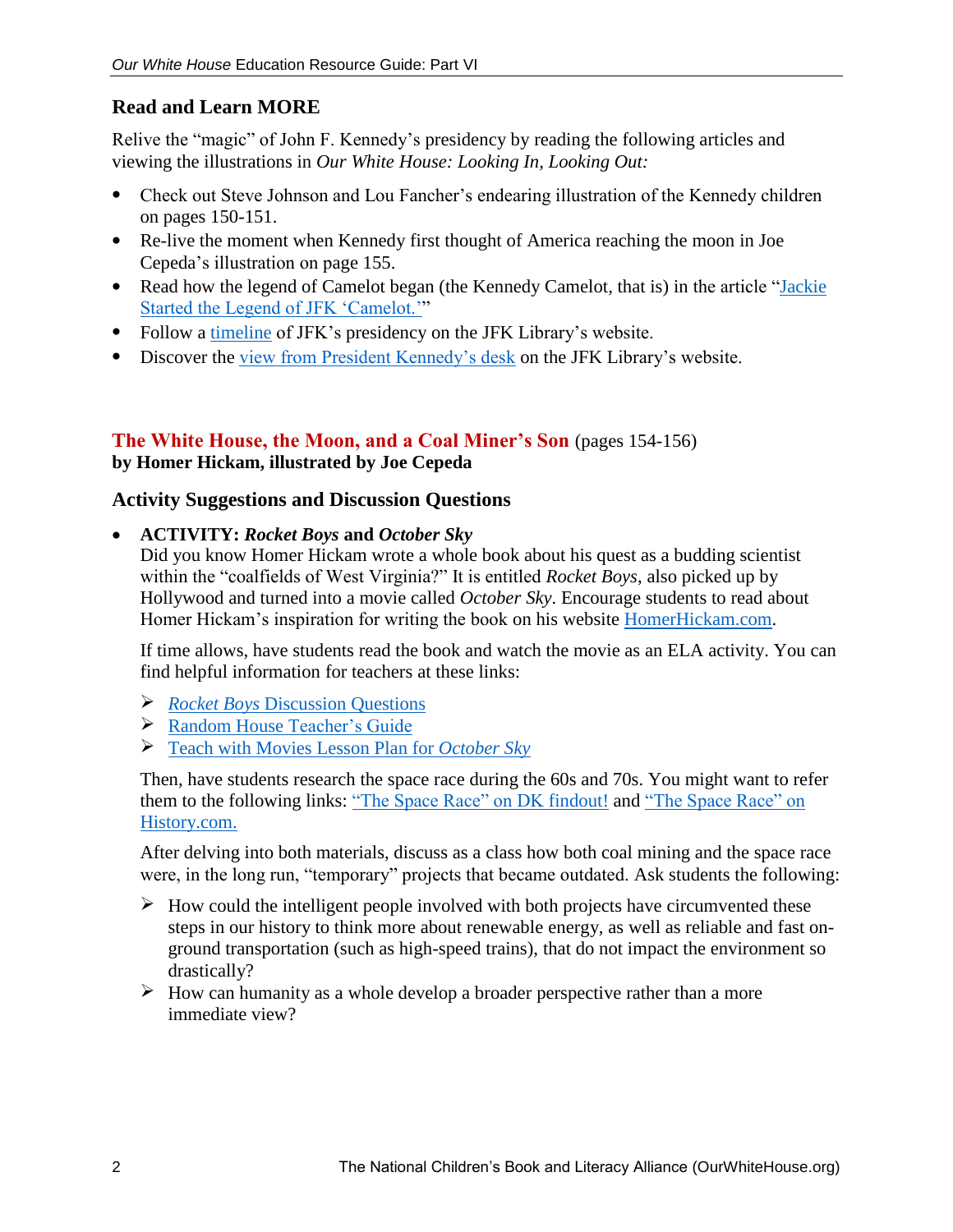#### **ACTIVITY: Unto the Seventh Generation**

Introduce students to the Seventh Generation Great Law of the Iroquois:

*Seventh Generation takes its name from the Great Law of the Haudenosaunee, the founding document of the Iroquois Confederacy, the oldest living participatory democracy on Earth. Along with the Magna Carta, the Great Law was one of the key inspirations for our country's own constitution. It was created in the late 16th century when five warring Iroquois tribes– the Cayugas, Mohawks, Onondagas, Oneidas, and Senecas—lay down their weapons and joined together in a new nation in what is now New York State. As their governing document, the Great Law instructs that "in our every deliberation, we must consider the impact of our decisions on the next seven generation."*

Use the insights gained from the previous readings and discussions and work with students to create projects for a thematic science fair titled **Unto the Seventh Generation**!

- **QUESTIONS:** Pose the following questions to young people:
	- $\triangleright$  Why were the coal miners excited about "mining that old moon good?" What are the good and bad aspects of cultures with a strong work ethic?
	- $\triangleright$  Why does "excitement" play such a part in political campaigns when, really, we need politicians who can endure day-to-day struggles and work patiently to resolve issues? Bringing this discussion to a personal level, how do we balance the excitement needed to continue our studies with the work necessary to complete them?
	- $\triangleright$  How might today's coal miners be provided the necessary "excitement" required to train for  $21^{st}$  century energy jobs?

- Homer's orange suit is front-and-center in Joe Cepeda's accompanying illustration, found on page 155 of *Our White House: Looking In, Looking Out.*
- Gain additional insight into the nature of presidential campaigns in ["Persuading the People"](http://ourwhitehouse.org/persuading-people-presidential-campaigns/) on OurWhiteHouse.org*.*
- Read about today's adventures in space on these two websites: [International Space Station](https://www.nasa.gov/mission_pages/station/main/index.html) and [Mars Rover.](https://www.nasa.gov/mission_pages/msl/index.html)
- Learn about the plight of today's coal miners in the article ["America's coal heartland is in](https://www.washingtonpost.com/news/storyline/wp/2014/08/27/americas-coal-heartland-is-in-economic-freefall-but-only-the-most-desperate-are-fleeing/)  [economic freefall—but only the most desperate are fleeing.](https://www.washingtonpost.com/news/storyline/wp/2014/08/27/americas-coal-heartland-is-in-economic-freefall-but-only-the-most-desperate-are-fleeing/)"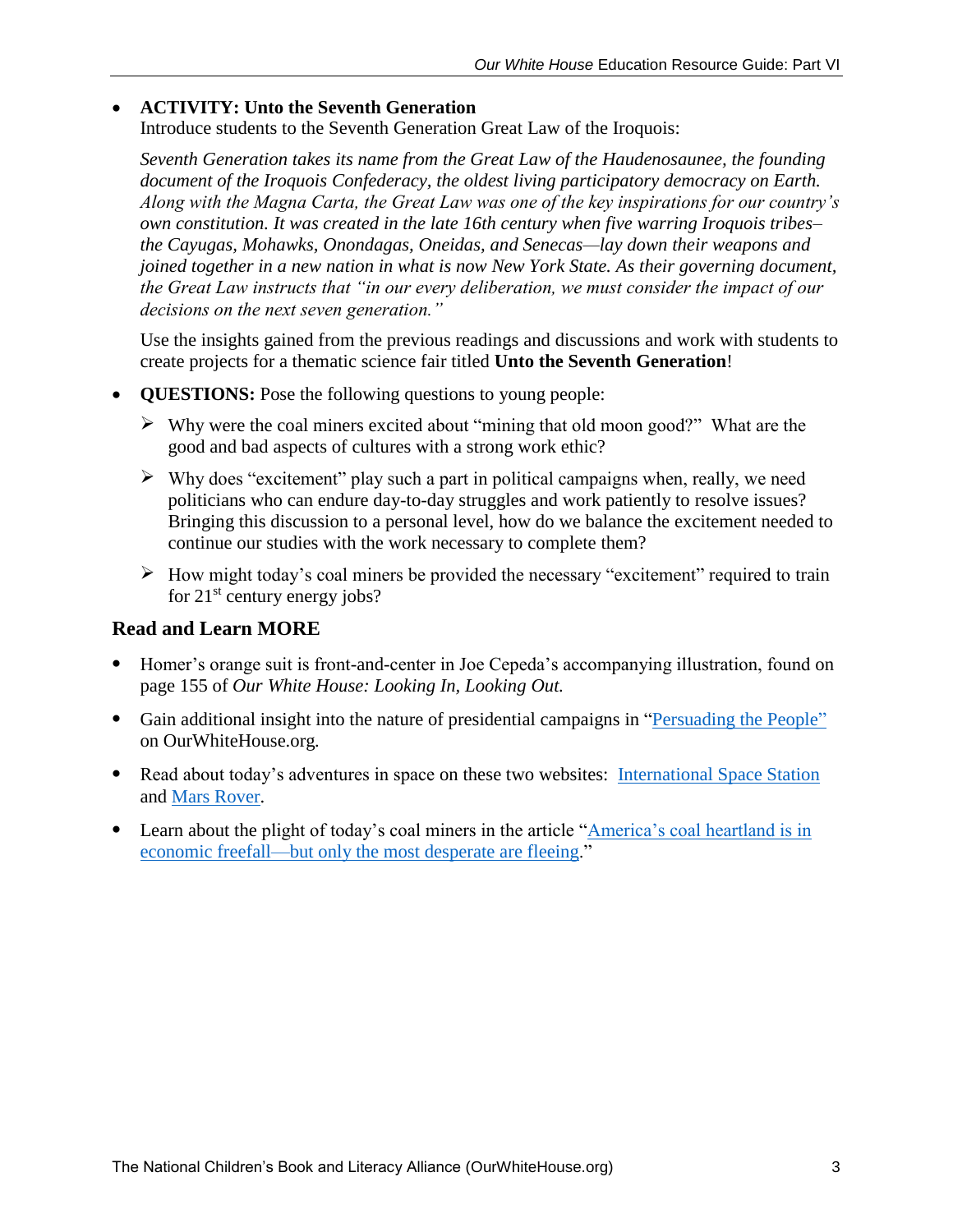#### **A White House Physician** (pages 157-158) **by James Young, M.D.**

### **Activity Suggestions and Discussion Questions**

#### **ACTIVITY: Great Lives in Medicine**

Collaborate with your school or public library to conduct a research project titled **Great Lives in Medicine**.

Your students should each select an accomplished medical professional to research. The students' research should consider the following:

- $\triangleright$  Personal odds overcome by the preeminent physician
- $\triangleright$  Sociological odds overcome by the medical giant
- $\triangleright$  Resulting contributions to medical science

Each student will research a different physician and thereafter report to the class via any method: Power Point or Prezi slide presentation, video production, song and/or music, a written article, art, pantomime, theatre, etc.

Lists of famous physicians can be found at: ["Famous Doctors"](http://www.biography.com/people/groups/doctors) on Biography.com, "Famous [People: Physicians"](http://www.thefamouspeople.com/physicians.php) on TheFamousPeople.com, and "Famous People Who Made Medical [Discoveries"](http://www.biography.com/people/groups/discovery-medical) on Biography.com.

After presentations are complete, students will collectively prepare a listing of:

- $\triangleright$  Means of overcoming obstacles and/or odds
- $\triangleright$  Ways in which societies contribute to the success of its individuals
- $\triangleright$  Ways in which societies circumvent individual achievement
- **ACTIVITY: Brainstorm Medical Breakthroughs**

As a final critical thinking activity, students will brainstorm ways both individuals and society can continue to assist individuals on the frontier of medical breakthroughs and/or the resolution of contagious viral or bacterial diseases, such as [Zika](http://www.who.int/mediacentre/factsheets/zika/en/) or [Ebola.](http://www.who.int/mediacentre/factsheets/fs103/en/) As a culminating activity, students will create a visual Wiki relating their findings and opinions using [Wikispaces.com.](http://www.wikispaces.com/content/classroom)

- **QUESTIONS:** Pose the following questions to young people:
	- $\triangleright$  Read about the current initiatives of the Office of the Surgeon General on the National [Prevention Strategy](http://www.surgeongeneral.gov/priorities/prevention/strategy/index.html) website. Then, discuss how your community can help meet the four strategic directions and implement the seven health-based priorities.
	- $\triangleright$  Based on what you have learned about the Office of the Surgeon General, what would you recommend as the qualifications, abilities, and skills needed for the position?

- Food is the best medicine! Learn about recipes served at the White House in "A Taste of the [Past: White House Kitchens, Recipes and Menus"](http://ourwhitehouse.org/a-taste-of-the-past/) on OurWhiteHouse.org.
- "Let's Move," says Michelle Obama. Read about presidential physical activity in "Stress" [Relief: Exercise and Relaxation at the White House"](http://ourwhitehouse.org/stress-relief-exercise-and-relaxation-at-the-white-house/) on OurWhiteHouse.org.
- Laughter is also medicine, so do not forget to take a look at Chris Van Dusen's hilarious illustration of the White House "pets" on pages 96-97 of *Our White House: Looking In, Looking Out.*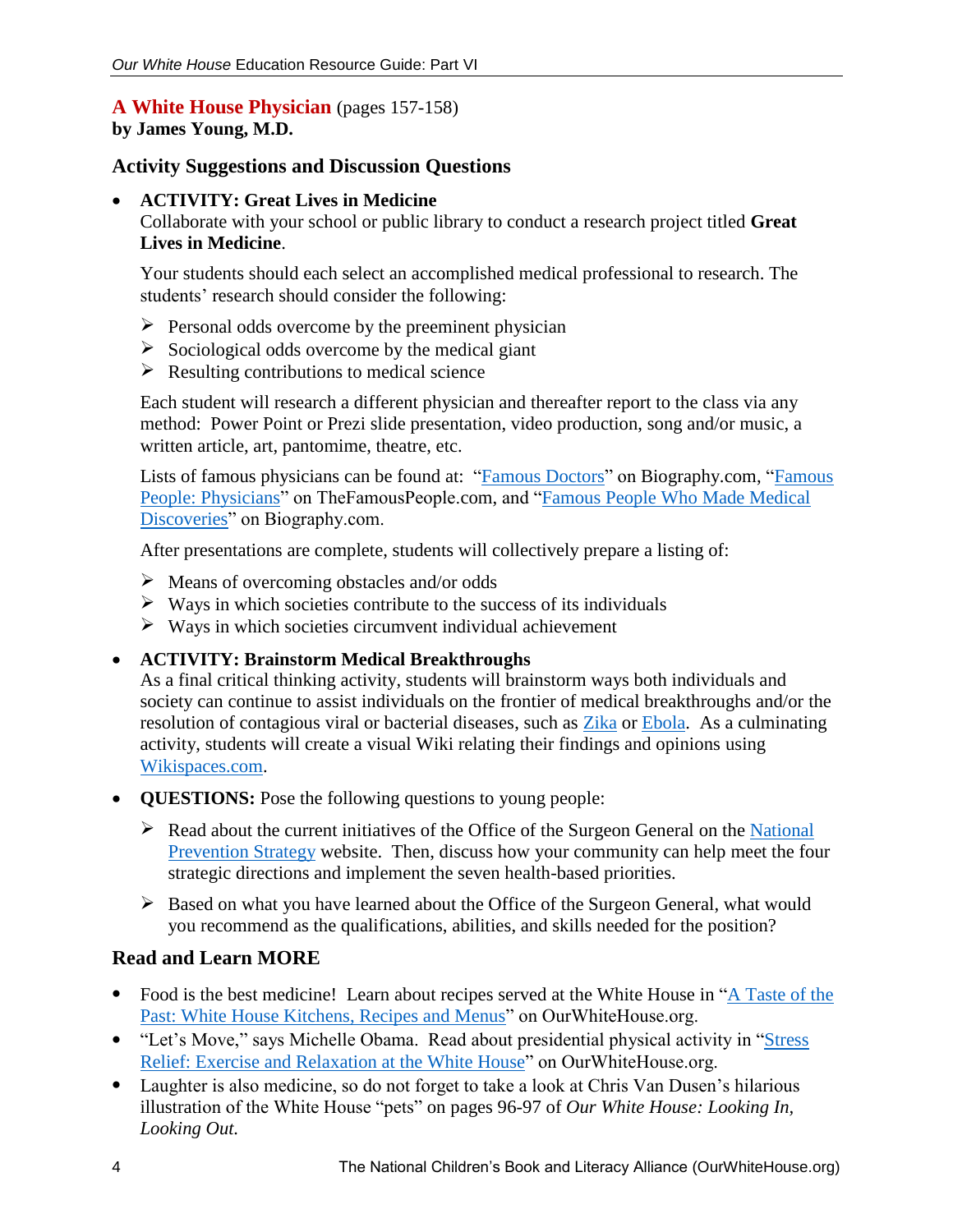# **A White Mouse in the White House** (pages 159-160)

# **by Anita Silvey**

## **Activity Suggestions and Discussion Questions**

#### **ACTIVITY: John Bemelmans Marciano**

Did you know Ludwig Bemelmans' grandson, John Bemelmans Marciano, took off where his grandfather left off, writing and illustrating a book entitled *Madeline in the White House?*  Have students find and read the book and compare and contrast it to the first Madeline book written by Ludwig. Ask students:

- $\triangleright$  How are the books similar? Different?
- $\triangleright$  How are the architectural icons of America and France different? The same?
- $\triangleright$  Has Madeline's character changed or is she the same?

Use the International Reading Association's online [Venn Diagram tool](http://www.readwritethink.org/classroom-resources/student-interactives/venn-diagram-30973.html) to have students graphically organize their comparisons.

#### **ACTIVITY: White House Library**

Did you know Jackie Kennedy updated The White House Library as first lady? Read the story and have students complete the associated activities found at the end of the article ["The](http://ourwhitehouse.org/the-white-house-library-a-twice-told-tale/)  [White House Library: A Twice Told Tale"](http://ourwhitehouse.org/the-white-house-library-a-twice-told-tale/) on OurWhiteHouse.org.

- **QUESTIONS:** Pose the following questions to young people:
	- $\triangleright$  How have Ludwig and John's lives in America differed? Students can watch a video [interview](http://www.readingrockets.org/books/interviews/marciano) with John Bemelmans Marciano and [read about Ludwig Bemelmans](https://en.wikipedia.org/wiki/Ludwig_Bemelmans) first.
	- $\triangleright$  Which Madeline book do you like the most and why? Which illustration?
	- $\triangleright$  Would you have rather John Bemelmans Marciano written about a white mouse in the White House or the character "Candle" as in *Madeline in the White House?*

- Discover more about the role of the first lady in ["From White House Hostess to American](http://ourwhitehouse.org/from-white-house-hostess-to-american-powerhouse/)  [Powerhouse"](http://ourwhitehouse.org/from-white-house-hostess-to-american-powerhouse/) on OurWhiteHouse.org
- Learn more about Jacqueline Lee Bouvier Kennedy in the ["First Lady Fact Files"](http://ourwhitehouse.org/jacqueline-lee-bouvier-kennedy/) on OurWhiteHouse.org.
- Read a complete biography of [First Lady Jacqueline Kennedy](http://www.firstladies.org/biographies/firstladies.aspx?biography=36) on the First Ladies Library Site.
- Allow First Lady Jacqueline Kennedy's [official White House portrait](http://firstladies.c-span.org/FirstLady/37/Jacqueline-Kennedy.aspx) to inspire your students' artistic endeavors at this site compiled by C-SPAN.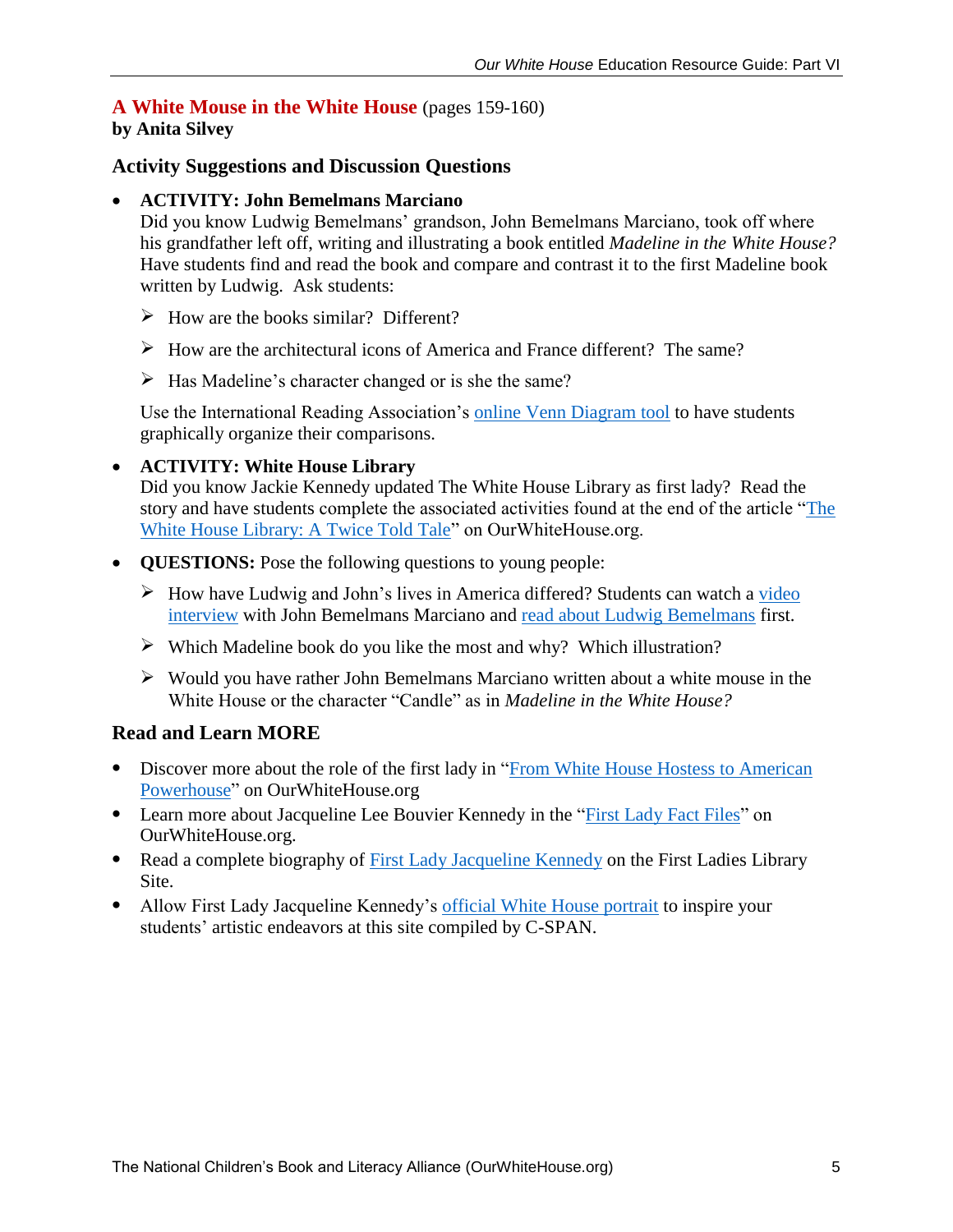## **Escape Map** (pages 161-165) **by Mark London Williams**

## **Activity Suggestions and Discussion Questions**

### **ACTIVITY: Cuban Missile Crisis**

The Cuban Missile Crisis was an intense and worrisome time in our country's history. Ask students to consider not only how President Kennedy reacted to the news of missiles in Cuba, but also how the American people responded. Use the excellent **Learning Network Guide** based on primary sources and developed by the *New York Times* to help students "remember" the Crisis and place it in a modern-day context. Ask students to consider "whether the crisis stands as an example of cool leadership under pressure or a cascade of error and miscalculation." Have students examine news reporting from the time to understand what people believed, thereafter comparing what was believed then to what is known now. Ask students to create their own comparison chart template (categories might be: images, video, newspaper coverage, explanations, timelines, movies, oral histories, intelligence) using [templates from Edraw.](https://www.edrawsoft.com/comparisoncharttemplate.php)

You can have students choose from many other projects provided by the [Learning Network](http://learning.blogs.nytimes.com/2012/10/23/flash-points-searching-for-modern-lessons-in-the-cuban-missile-crisis/?_r=1)  [Guide,](http://learning.blogs.nytimes.com/2012/10/23/flash-points-searching-for-modern-lessons-in-the-cuban-missile-crisis/?_r=1) but most importantly consider the "Handbook: How to Prevent World War III" and "Flash Points: The Next Crisis?" assignments.

- **QUESTIONS:** Pose the following questions to young people:
	- $\triangleright$  Why do we not consider "survival" situations and resolutions today as much as in days past? Has terrorism become the "new norm?" Should we fight against acceptance of such violence in our world? How should we go about doing so?
	- $\triangleright$  What does the author mean when he states the Soviet Union fell due to a "lack of blue" jeans and rock and roll and not enough bread on people's tables?"
	- $\triangleright$  What are some of the qualities/character traits we should expect of our presidents, who have their fingertips on the nuclear code?

- Understand John Fitzgerald Kennedy even more by visiting the "Presidential Fact File" of [President Kennedy](http://ourwhitehouse.org/john-fitzgerald-kennedy-1961-1963/) on OurWhiteHouse.org.
- Discover the attributes of a quality president in *"*[Help Wanted: President of the United](http://ourwhitehouse.org/help-wanted-president-of-the-united-states/)  [States"](http://ourwhitehouse.org/help-wanted-president-of-the-united-states/) on OurWhiteHouse.org.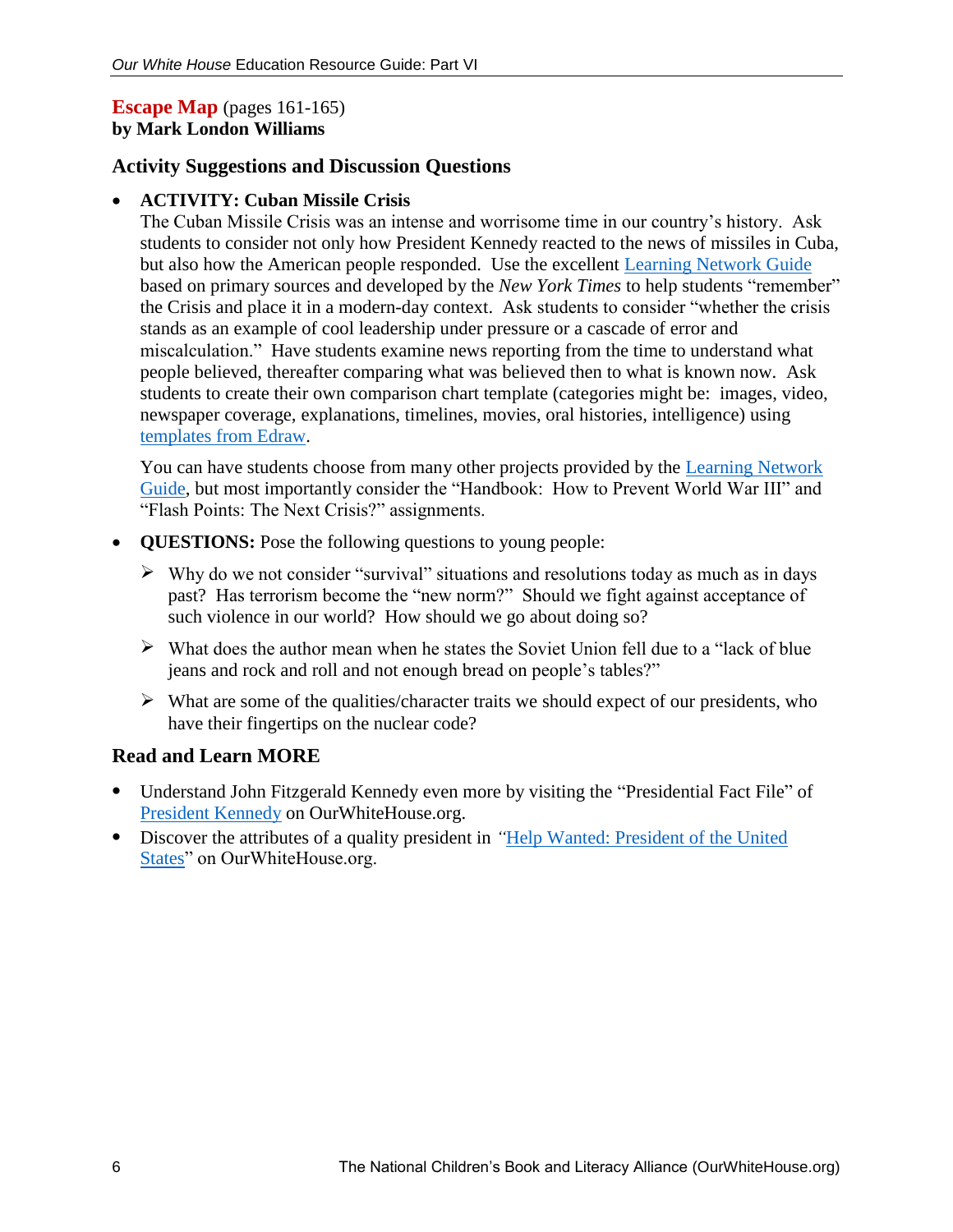## **The Presidential Pet** (pages 166-169) **written and illustrated by Steven Kellogg**

## **Activity Suggestions and Discussion Questions**

### **ACTIVITY: Hero Dogs**

Ask students if they knew that dogs have served their country, too. In fact, the City of San Antonio hosts the [Military Working Dog Team National Memorial.](http://web.archive.org/web/20140714202818/http:/www.jbmf.us/)

Visit the library (school or public) and find books that reveal "hero dogs" within our nation's history, books such as *Cracker* by Cynthia Kadohata, *Sergeant Rex* by Mike Dowling, or *Max: Best Friend, Hero, Marine* by Jennifer li Shotz. Also, find books about other animals that have served our country, such as the bear in Bibi Dumon Tak's *Soldier Bear* or *War Horse* by Michael Marpurgo. Read some of these books aloud and assign others to groups of students who will write a report and gather images of the animal hero and the soldier companions.

Next, ask students to draw or paint a mural such as was completed by Steven Kellogg for this article (167-169), using instead the animals and soldiers researched. Collaborate with the art teacher for this project.

Finally, as a culminating activity, invite veterans within the community who now live with service dogs as a result of their military service to the library. Ask these veterans to tell stories of life with a service dog (and any other dogs or animals they served with during their time in the military). As a special honor for the veterans, unveil the completed mural during their visit and dedicate it to your community's heroes.

- **QUESTIONS:** Pose the following questions to young people:
	- $\triangleright$  Which pet did you choose as "best in show?" Which pet won the most votes for "best in show?"
	- $\triangleright$  Did you know Steven Kellogg has another dog in his artistic repertoire? That's right— Pinkerton! Listen to Mr. Kellogg's National Book Festival speech on the Library of [Congress](https://www.youtube.com/watch?v=aC9-P0k1Pao) website. Then, discuss what you REALLY want to be when you grow up! What other children's authors and illustrators would you recommend give presentations at the National Book Festival? Why?
	- $\triangleright$  What story do you want to tell about your pet?

- Laugh out loud at the Teddy Roosevelt family's love of pets in Albert Marrin's "Storming" Down the Stairs" article found on pages 98-99 of the print edition of *Our White House: Looking In, Looking Out.*
- A simply puuurrrfect poem about President William Clinton's favorite pet may be found on pages 198-99 of *Our White House: Looking In, Looking Out.* Written by Jack Prelutsky and illustrated by Jim LaMarche, the title is simply "I Live in the White House."
- Check out Maria Salvadore's [Education Resource Guide for Steven Kellogg,](http://thencbla.org/wp-content/uploads/2015/07/Steven_Kellogg_Education_Resource_Guide.pdf) sponsored by the National Children's Book Literacy Alliance, which features activities aligned with the Common Core English Language Standards.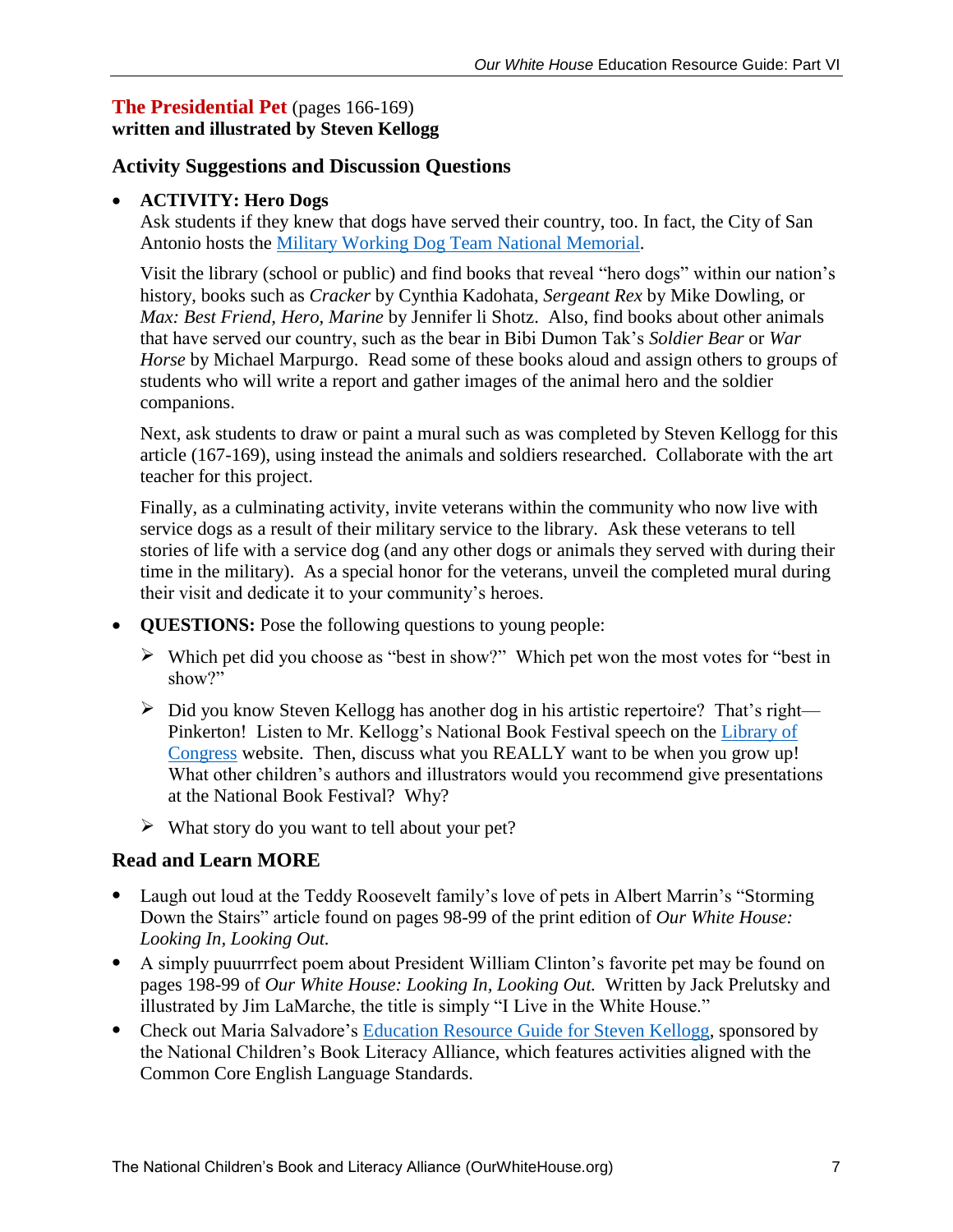## **My Room** (pages 170-172) **by Lynda Johnson Robb, illustrated by Jane Dyer**

Activities, readings, and discussion questions that directly correlate with this article can be found at the end of the article titled "Knock, Knock! Whoooo's There: Spooky Stories From Children [of the White House"](http://ourwhitehouse.org/knock-knock-whoooos-there/) on OurWhiteHouse.org.

Also, be sure to view Jane Dyer's illustration of Lynda Johnson Robb looking out the window of her White House room on page 171 of the print version of *Our White House: Looking In, Looking Out.*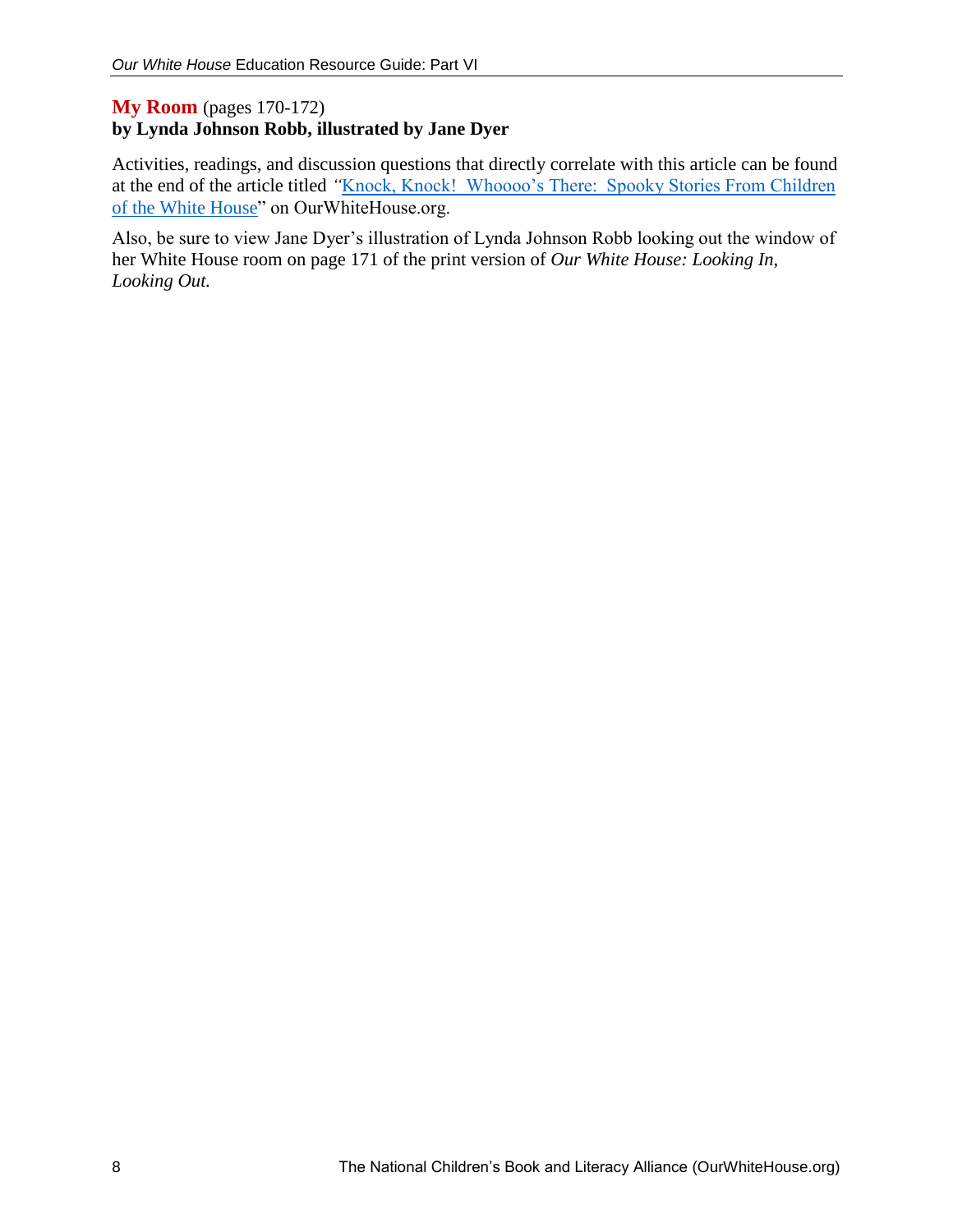## **White House Souvenir** (pages 173-176)

# **short story by Polly Horvath, illustrated by Sophie Blackall**

## **Activity Suggestions and Discussion Questions**

### **ACTIVITY: White House China**

Pieces of official White House china patterns, chosen by presidents and first ladies since George Washington, are especially targeted by "treasure" or memorabilia hunters. Ask students to view all of the china patterns on the [WhiteHouseMuseum.org website,](http://www.whitehousemuseum.org/furnishings/china.htm) then hold a vote as to the most: Beautiful, Artistic, Patriotic, and/or Best Suited (for the President/First Lady who chose it).

After the vote, as a class or group, brainstorm a new china pattern your class would suggest for the White House. Narrow down to five choices via debates that support each student's position. Then, poll the class or group as to the top five patterns. Hold a voting day to select the most popular suggestion.

Collaborate with the art or crafts teacher/instructor to "put the pattern to paper." Ask the technology teacher to assist in creating the suggestion using a computer graphics program. Ask each student to contribute to the recreation of these patterns by seeking out local craftspeople for imitation purposes – i.e. art, woodworking, knitting, handwork, etc. Invite these craftspeople into the school for a day in which students can learn about the crafts and see the craft person's rendition of the chosen pattern.

#### **ACTIVITY: "Ask Not What Your Country Can Do for You…"**

John F. Kennedy said, "Ask not what your country can do for you, but what you can do for your country." In a similar vein, ask students to think about what they can do for their White House. Have students view a [virtual tour](https://www.whitehouse.gov/blog/2012/04/03/youre-invited-take-virtual-tour-white-house) of the White House and then make any suggestions for how they might brighten or improve the White House (a craft, paper weight, ornament, sculpture). As a group or class, complete the project. Before or during the December holiday season (Christmas, Ramadan, Kwanzaa, Omisoka, Hanukkah, and Yule), have students write a letter to the president and ship their gifts with their explanation as to how the gift will improve the White House and its environs.

#### **QUESTIONS: Pose the following questions to young people:**

- If you were to leave a treasure in the White House, what would it be and why?
- $\triangleright$  When is it appropriate or not to take souvenirs or memorabilia as a collector's item?
- $\triangleright$  How does hair leave a "personal" impression? Listen to the [podcast](http://www.npr.org/podcasts/414697070/brains-on) "Brains On: The How's and Why's of Hair" to begin the discussion.

## **Read and Learn MORE**

- Check out Marsha's dress in the illustration by Sophie Blackall on page 175 of the print version of *Our White House: Looking In, Looking Out.* Ask students if they see any of the objects rifled at the White House through the years.
- The ["Field Trip Guides" page on OurWhiteHouse.org](http://ourwhitehouse.org/education-literacy/field-trip-guides/) includes the following helpful field trip guides to enable you to plan a successful visit to the White House and to other historic presidential sites:
	- > "Visiting the White House with Children and Teens"
	- > "Preparing Kids for a Family Historical Field Trip"
	- "A Teacher's Guide to Preparing a School Historical Field Trip"
	- $\triangleright$  "Presidential Birthplaces, Houses, and Libraries"

The National Children's Book and Literacy Alliance (OurWhiteHouse.org) 9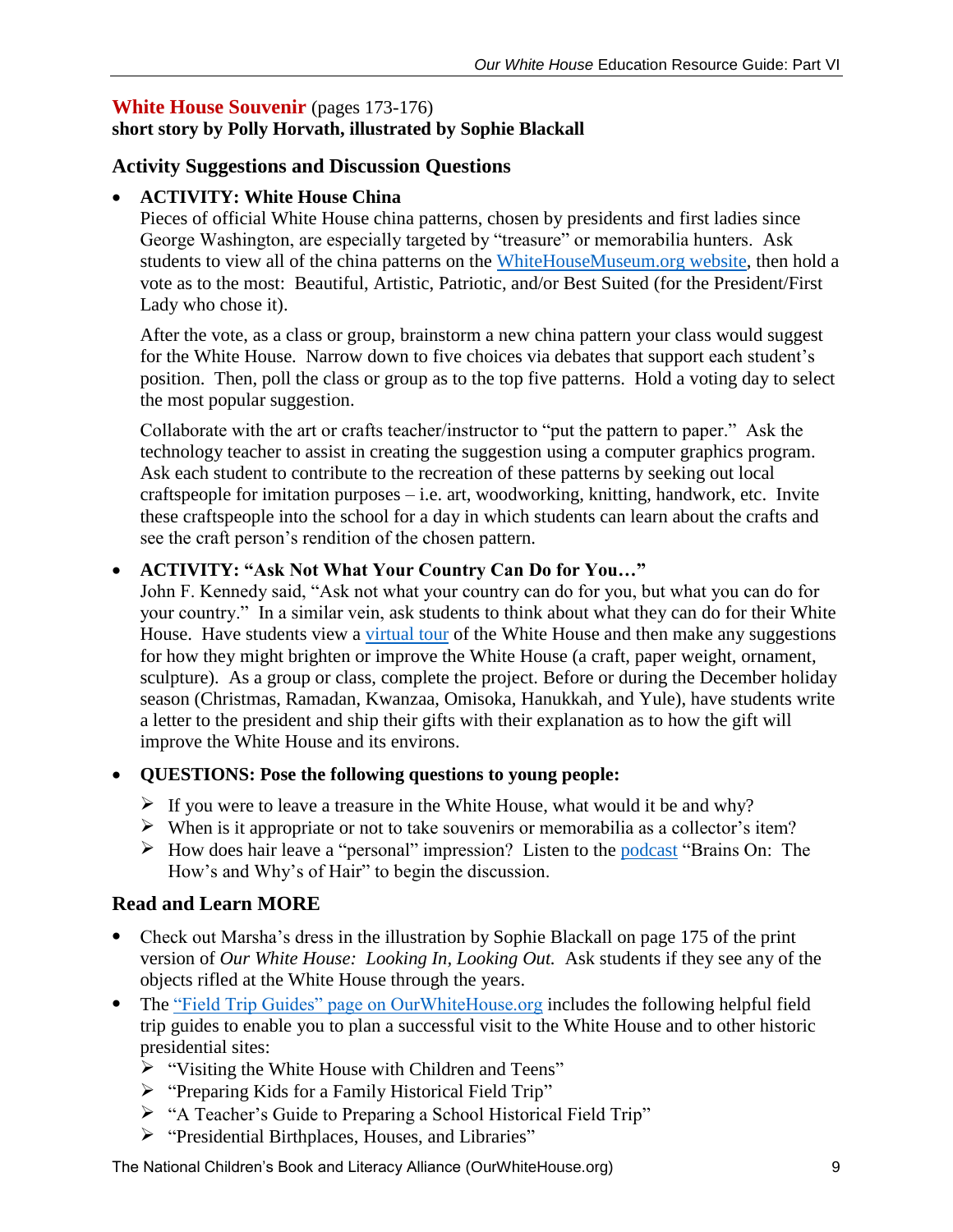## **Robert F. Kennedy's Remarks on the Assassination of Martin Luther King, Jr.** (pages 177-178)

# **Activity Suggestions and Discussion Questions**

### **ACTIVITY: Speak Truth to Power**

Robert F. Kennedy's legacy is "Speak Truth to Power," or speak out for human, natural rights in all aspects of life. "Speaking" these days is much more than the lovely oration for which RFK was famous and can include many artistic forms as well. Accordingly, first, have students learn about ["What Are Human Rights?](http://ourwhitehouse.org/education-literacy/field-trip-guides/)" on the website dedicated to RFK's memory, The Robert F. Kennedy Center. Also, read the illustrated version of the [Universal](http://www.un.org/en/udhrbook/#1)  [Declaration of Human Rights.](http://www.un.org/en/udhrbook/#1) Have students view many of the ["Defenders"](http://rfkhumanrights.org/what-we-do/speak-truth-power/defenders-curriculum/) of Human Rights on the website as well, learning their stories and gathering a sense of the type of human rights advocacy to which your class/group gravitates. Visit the library to conduct research on the development of these specific rights and the additional heroes who have worked tirelessly to ensure these rights.

#### **ACTIVITY: Participate in a Contest**

As a creative activity, participate in the RFK Center's annual contests, either the Speak Up, [Sing Out](http://rfkhumanrights.org/what-we-do/speak-truth-power/contests/speak-sing-out-music-contest/?edit&language=en-us) or [Speak Truth to Power Video Contest.](http://rfkhumanrights.org/what-we-do/speak-truth-power/contests/speak-truth-power-video-contest/?edit&language=en-us) After the group selects which contest to enter, collaborate with your music or technology teachers/mentors respectively to create either a song or a video which promotes human rights (per contest rules). This activity will span a number of months and will culminate with an entry into the contests noted. Good Luck, and make sure the final product is totally student created!

- **QUESTIONS:** Pose the following questions to young people:
	- $\triangleright$  View the 2015 [Speak Truth to Power Video Contest Grand Prize Winner](http://rfkhumanrights.org/what-we-do/speak-truth-power/contests/speak-truth-power-video-contest/?edit&language=en-us) and discuss how Americans, who are for the most part able to live as they choose, may overcome indifference on a daily basis.
	- How will you chart your progress toward overcoming indifference?
	- $\triangleright$  What human suffering is occurring today to which we are turning a blind eye? How will we keep this suffering in the public eye and advocate for the cessation of such suffering?
	- $\triangleright$  How does human suffering even continue in a world which is globally connected and instantaneous?

- Ponder Chris Raschka's associated illustration on page 179 of the print version of *Our White House: Looking In, Looking Out.* How might the illustration be considered "irony," "satire," or a means of "speaking truth to power."
- Human Rights are not possible without voting rights! Have students read and discuss the following articles on OurWhiteHouse.org:
	- ["Who Gets to Vote?"](http://ourwhitehouse.org/who-gets-to-vote/)
	- ["Getting the Votes and Getting Elected: The Popular Vote vs. The Electoral Vote"](http://ourwhitehouse.org/getting-the-votes-and-getting-elected-the-popular-vote-vs-the-electoral-college/)
	- ["From Peas to Paper to iPads: The Evolution of the Ballot in America"](http://ourwhitehouse.org/from-peas-to-paper-to-ipads/)
- Visit ["Get Out the Vote Websites"](http://ourwhitehouse.org/get-out-the-vote-websites/) for more online resources.
- Check out ["Books About Voting Rights"](http://ourwhitehouse.org/books-about-voting-rights/) for print resources.